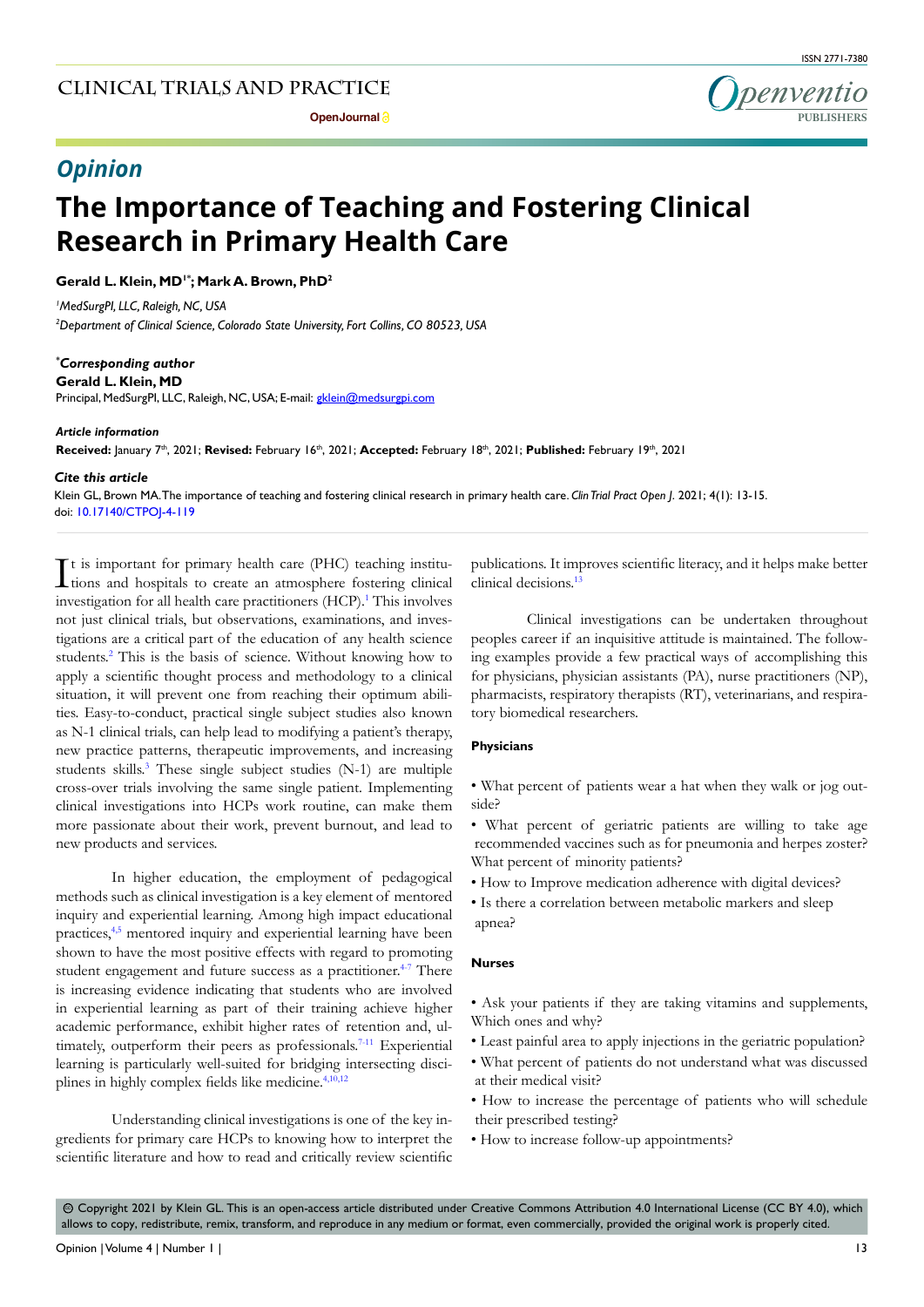## **Pharmacists**

• Record if the patients are refilling their medication on time?

• Do patients know the side effects of their medication? Which type medications do they least understand?

• What percentage of people believe that if their medication has to be taken three times a day, that they should wake up at night and take the third dose at that time?

#### **Physician Assistants/Nurse Practitioners**

- How to use classical prescription antihistamines for sleep aids?
- What type of exercise regime will your patients adhere to? Is this affected by gender, age, race, income, or education?
- How to time peak antihypertension medication peak levels with a patient's most frequent hypertensive time of the day?
- How to improve patient communications?

## **Respiratory Therapists**

- What patients benefit from nebulized bronchodilators?
- How to increase adherence in geriatric patients who have sleep apnea?
- How to use inhaled bronchodilators effectively as prophylactic medication?
- Is auscultation directly on the skin more accurate than through a garment?

#### **Veterinarians**

- How to prevent dogs from having separation anxiety?
- Should certain dog or cat breeds be taking supplemental vitamins?
- How to increase the adherence of injecting subcutaneous medication for pets?

#### **Biomedical Researchers**

- How might a new discovery be clinically relevant?
- What are the potential off-label applications of existing commercial therapeutics?

• For a therapeutic in development, does it alleviate existing health disparities or provide particular benefit to underserved populations?

One of the inappropriate assumptions that many primary healthcare academic institutions and other institutions make is that it is not their role to teach or encourage research. However, it is essential in their understanding of what evidence-based medicine consists of and how to interpret data.<sup>[14](#page-2-3)</sup> The objective observation and recording of clinical data is an essential element of all healthcare. This observation can then be made into an assumption that could be scientifically tested and may find its way into clinical practice. An example of this was from my former allergy practice. It was difficult to get toddlers and young children to take a

forced expiration to try and hear wheezing. When a pinwheel was placed before them, they would blow on it, creating a forced expiration and made it easier to discern wheezing. A small clinical study demonstrated the efficacy of this technique.[15](#page-2-4) Small inexpensive studies such as this improved the physician's skills and improved the patient experience.

Teaching a basic course on clinical investigation that covers basic aspects of the following would help encourage these types of inquiries.

• Basic statistics for clinical studies

• Regulations for human or animal clinical trials essential documents required for a clinical trial When is an informed consent and Investigational? review board (IRB) required for a clinical trial?

- How to do hypothesis testing?
- Essentials of a scientific manuscript?

Primary healthcare institutions will benefit greatly from encouraging and supporting their students to be more involved in clinical research and to publish their findings.

# **CONFLICTS OF INTEREST**

The authors declare that they have no conflicts of interest.

# **REFERENCES**

<span id="page-1-0"></span>1. Hatfield LA, Kutney-Lee A, Hallowell SG, Guidice MD, Ellis LN, Verica L, et al. Fostering clinical nurse research in a hospital context. *J Nurs Adm.* 2016; 46: 245-249. doi: [10.1097/](http://doi.org/10.1097/NNA.0000000000000338) [NNA.0000000000000338](http://doi.org/10.1097/NNA.0000000000000338)

<span id="page-1-1"></span>2. Apel J. On the meaning and the epistemological relevance of the notion of scientific phenomena. *Synthese.* 2011; 182: 23-38. doi: [10.1007/s11229-009-9620-y](http://doi.org/10.1007/s11229-009-9620-y)

<span id="page-1-2"></span>3. Nikles C. An n-of-1 trial service in clinical practice: Testing the effectiveness of stimulants for attention-deficit/hyperactivity disorder. *Pediatrics.* 2006; 117(6): 2040-2046. doi: [10.1542/peds.2005-](http://doi.org/10.1542/peds.2005-1328) [1328](http://doi.org/10.1542/peds.2005-1328)

<span id="page-1-3"></span>4. Kuh G, Kinzie J. *What Really Makes a 'High-Impact' Practice High Impact?* Inside Higher Education. 2018.

5. Kuh GD. *Student Success in College: The Promise of High Impact Practices*. 2011.

6. Tinto, V. *Completing College: Rethinking Institutional Action*. Chicago, USA: The University of Chicago Press; 2012.

<span id="page-1-4"></span>7. Pascarella ET, Seifert TA, Whitt EJ. Effective instruction and college student persistence: Some new evidence. In: Braxton JM, ed. *The Role of the Classroom in College Student Persistence (New Directions for Teaching and Learning).* San Francisco, USA: 2008; 115: 55-